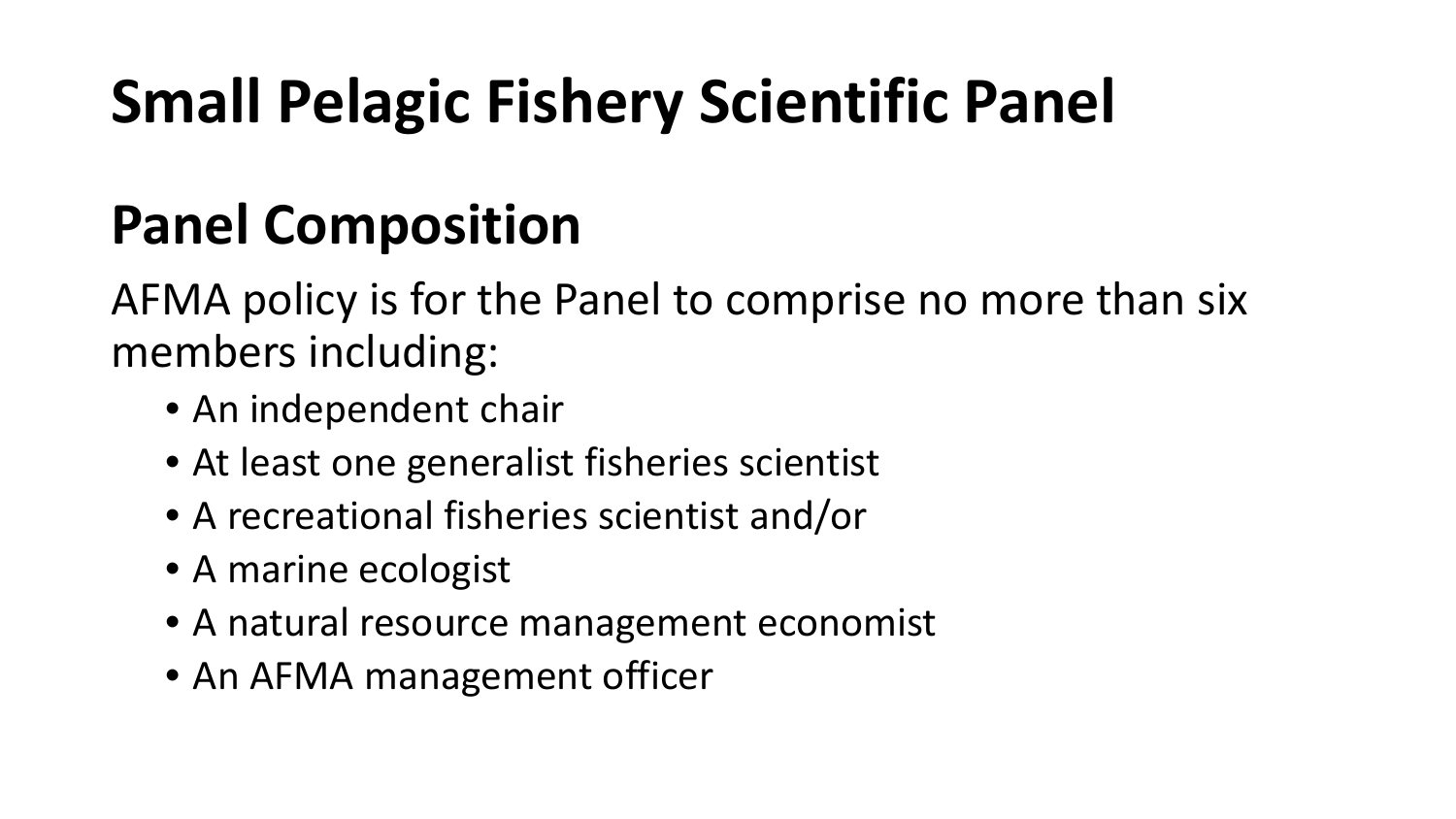#### **Panel Appointment**

- Expressions of interest for the scientific members positions were advertised in October 2015
- 16 applications were received
- Applications assessed against two criteria:
	- Seniority and good standing in a relevant scientific discipline (eg, ecological, biological, fisheries science and economics), and
	- Experience in liaison with major Commonwealth and/or State research organisations at a high level
- Appointments were made by the AFMA Chief Executive Officer in November 2015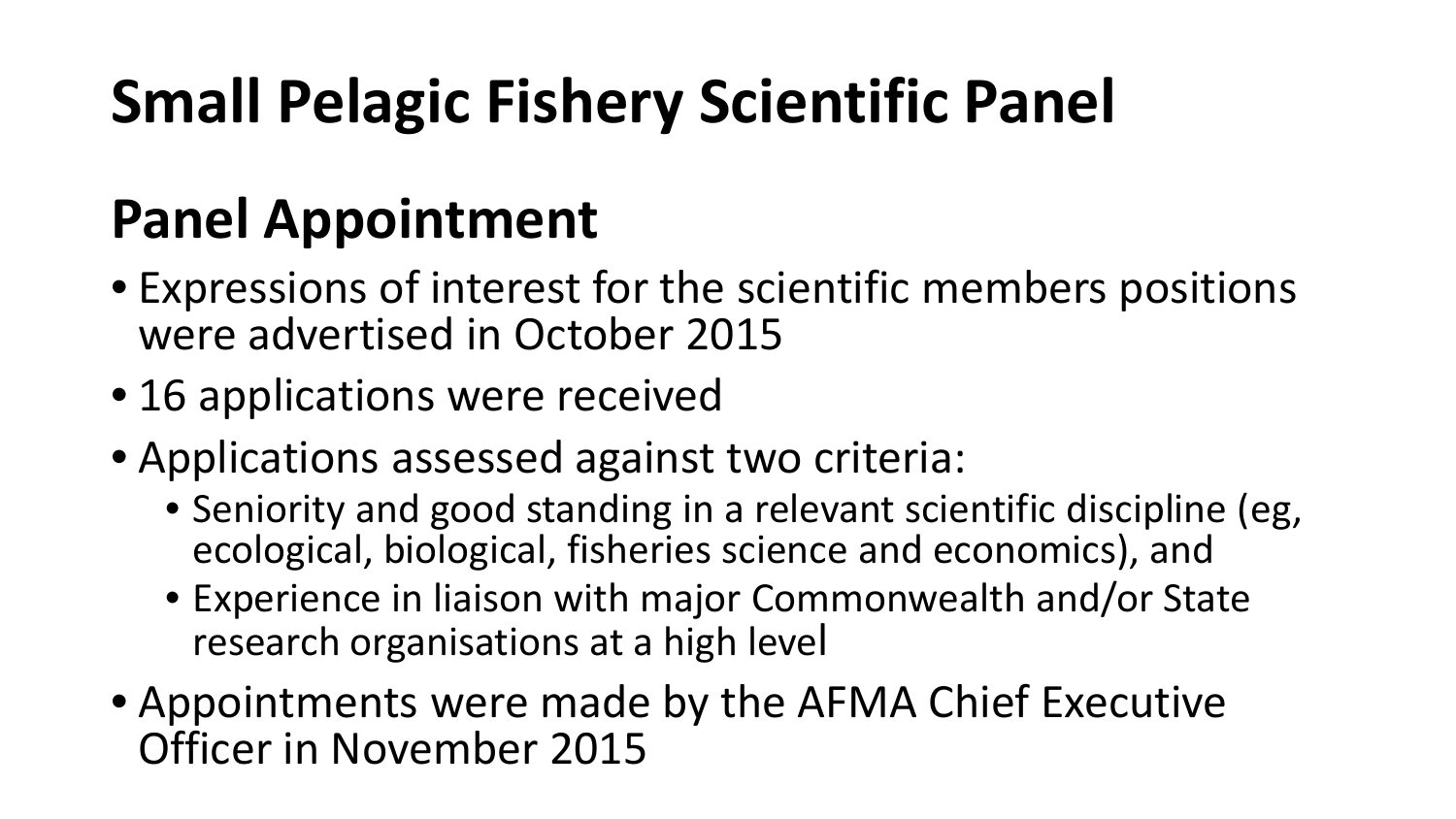#### **Panel Members**

- **Mr Max Kitchell (Chair)** former Director National Oceans Office
- **Associate Professor Tim Ward**  Principal Scientist, South Australian Research and Development Institute
- **Dr Jeremy Lyle**  Senior Research Scientist, Institute for Marine and Antarctic Studies
- **Mr Andrew Penney**  Director Pisces Australis (Pty) Ltd
- **Dr Sean Pascoe**  Senior Principal Research Scientist, CSIRO Oceans and Atmosphere Flagship
- **Ms Sally Weekes**  AFMA Manager Small Pelagic Fishery
- **Professor Caleb Gardener (invited expert)**  Director, Sustainable Marine Research Collaboration Agreement, Institute for Marine and Antarctic **Studies**